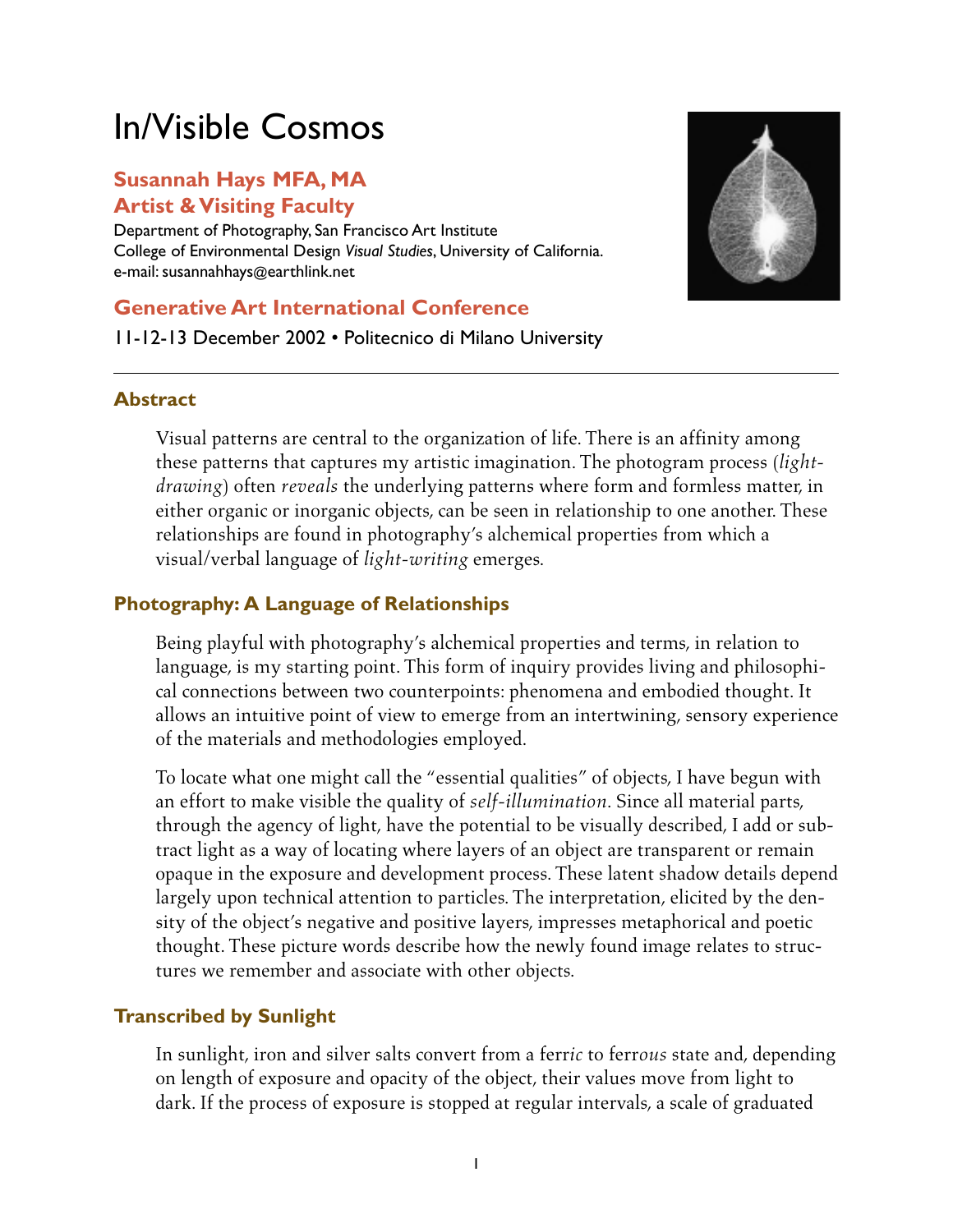

**Figure 1**

light can be measured, showing a progression of values. When an object is placed in range or direct contact with light sensitive film or paper, layers of the object present themselves as clear, opaque or somewhere in between.

The process of proofing these in-between layers allows me to uncover and make visible characteristic patterns of a form's structure. Light is the crucible where tone and texture renders extreme blacks and whites, as well as a range of greys. If the balance between exposure time and the sensitivity of the salts is lost, what was visible information will begin to reverse and darken. The inherent resist, between levels of opacity and transparency in the object, loses ground to the force of accumulated light (over-exposure).

The surface of the paper fibers receiving and recording the image also influences how

lines, textures and translucency read visually. For example, Gampi paper (*washi* from the inner most bast fibers of the Gampi tree), was used for the skeletal leaves

because of its beautiful lustre. While the pearl gloss finish resembles the surface of albumen prints and large glass plate negatives of the 19th Century, its tissue weight resembles the weight of a leaf. Gampi, though delicate in weight, has great hydration strength, easily sustaining the several baths required to clear unexposed areas of these Vandyke brown silver–sun prints. (figure 1)

Collecting impressions and comparing morphological generations of my subjects has led me over time to more complex temporal/spatial fields. Sometimes my process of exploration unveils both earthly and metaphysical realms as one unit. What became intriguing in the *Empty Bottle Series* was the emergence of organic patterns contained in man-



**Figure 2**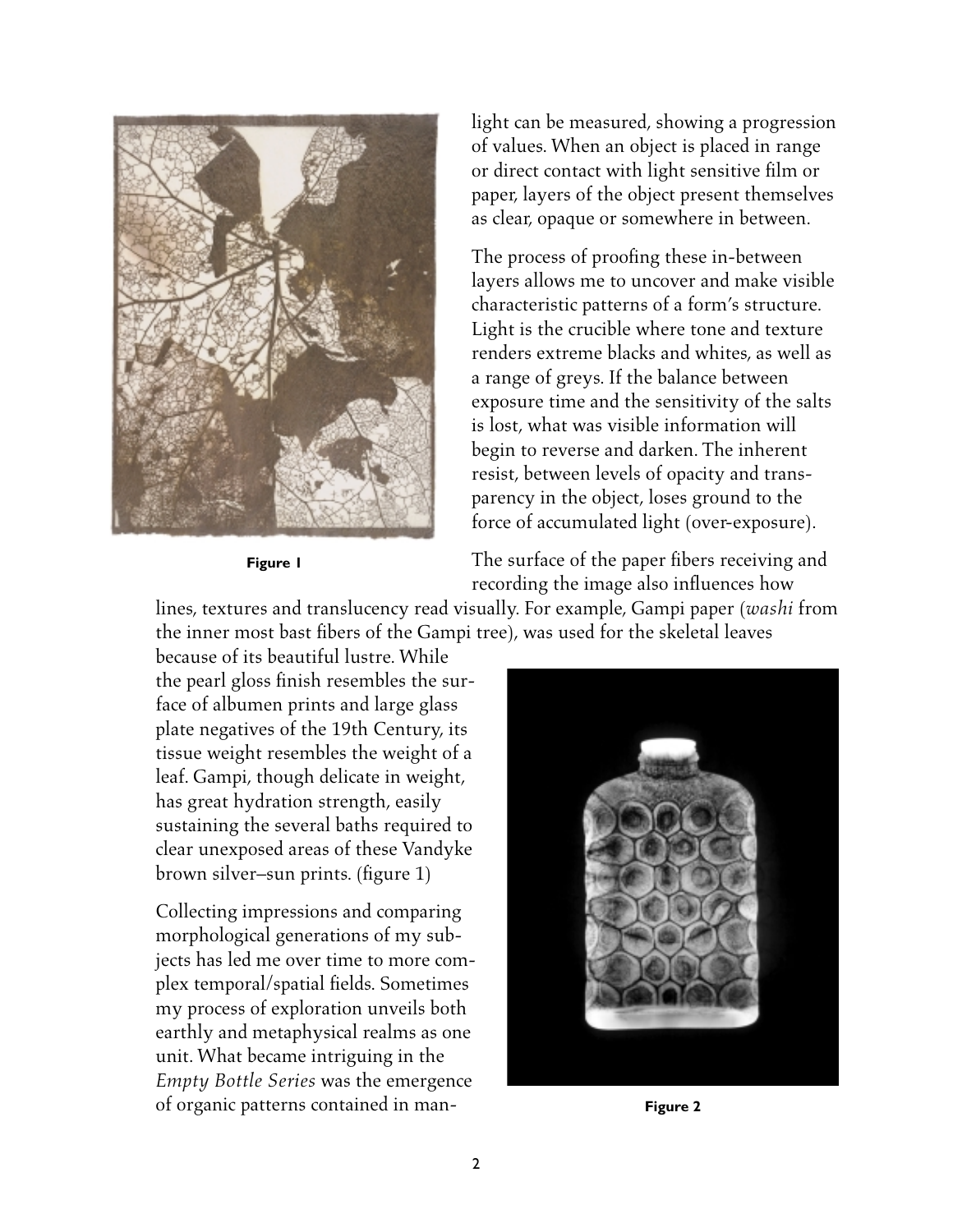

**Figure 3**

made, inorganic structures. For instance 'Bottle No. 3', (figure 2) flashed with light, shows the visible, co-equal circles, which are uniform depressions made in the glass, as well as an invisible system of diffused patterning. This second, invisible trace layer reveals perfectly symmetrical hexagons, as would be the case with organic living cells forming a tessellation pattern of tissue membranes.

'Fallen Sky', (figure 3) from the series *Walking in the City*, is an example of formless (uncontained) matter seen in a wideopen, ever changing field. One day the sight of mica twinkling on the city sidewalk momentarily shared, in my imagination, an affinity of pattern with the heavens. Due to the abundance of man made light and the absence of stars in the city's night sky, a wish image submerged in my unconscious, sur-

faced at my feet. I was walking with a friend who confirmed my whim: "Everything," she said, "is stardust." Like a photogram, the twinkling movement of light refracted on the lens of my camera. At 1/500-second speed of the shutter, a unique moment, never to be repeated exactly again, traced a familiar pattern of light and my projected desire.

It is from these points of reference that form is perceived. The beauty of an object emerges through photography's ability to generate its own image by way of its action—*drawing with light*. Perhaps the simplest and purest expression of how alchemical processes unveil original sources, the birth formation of an image, is seen in my last example (figure 4).



#### **Figure 4**

*One Sun, One Apple, One Day* charts the position of the earth (an apple) in relation to our sun over the course of one day. The sun's shadow moves east to west, arching. My wish was to make the turning pattern visible, like a solar clock. Here, on July 8,